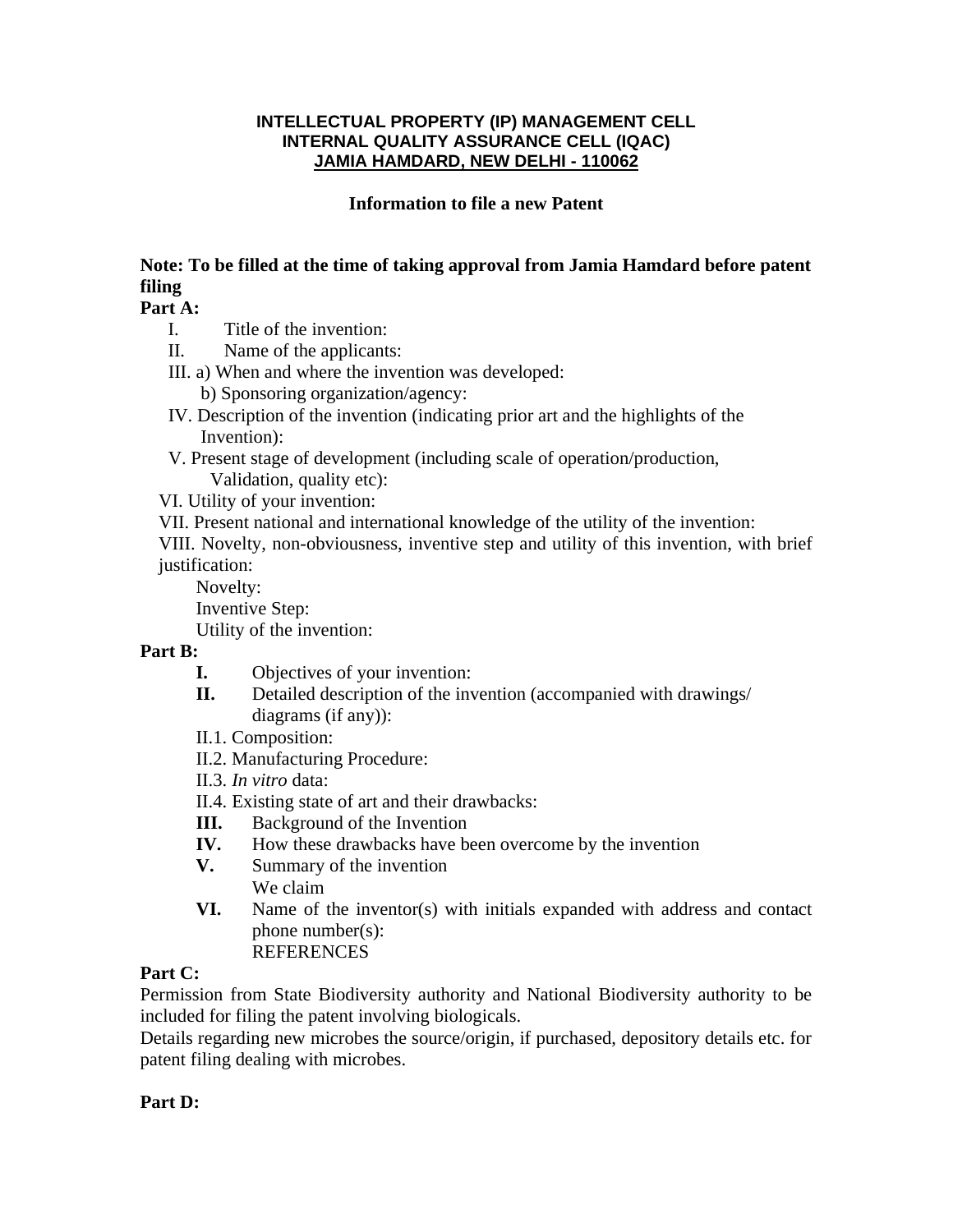I/we certify and declare that all the information provided in parts A and B is true and correct to the best of my knowledge and belief.

Date: Place:

(Signatures of all inventors with names)

#### **Names of the Inventors in the order of preference**

**I.** Name: Designation: Address (official): (Phone: ) Address (permanent): (Phone: ). E. mail: **II**. Name: Designation: Address (official): Address (permanent): (Phone: ) E. mail: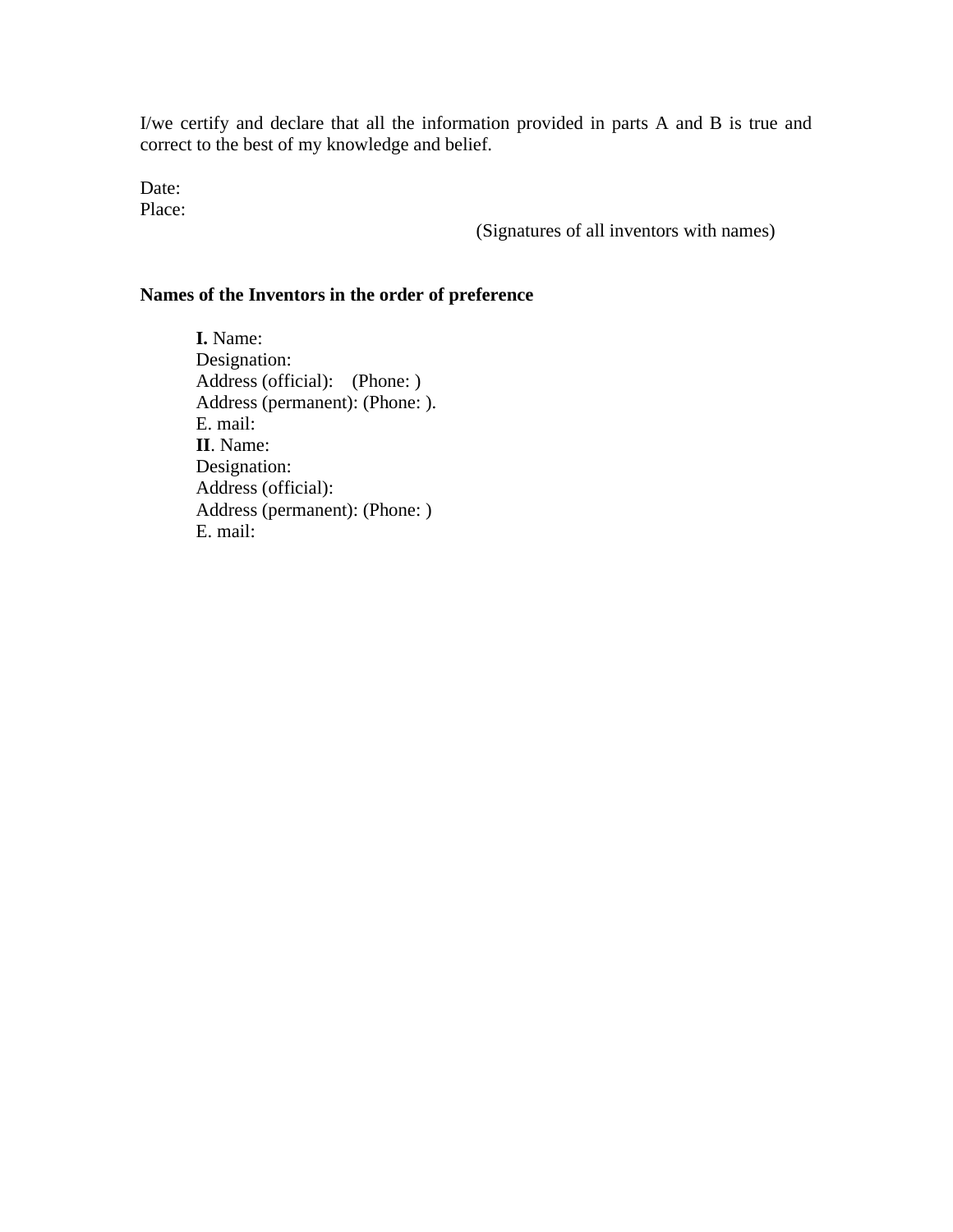## **To be filled after getting approval from Jamia Hamdard to file patent**

# **a. Questionnaire to be filled by the inventors**

| S.        | Questionnaire                                                                                                                           | <b>Answers</b> |
|-----------|-----------------------------------------------------------------------------------------------------------------------------------------|----------------|
| No.<br>1. | Does this invention add to human knowledge substantially or marginally                                                                  |                |
|           | and/or does it have a likely commercial value in the near future (say 2-5                                                               |                |
|           | years) or distant future (say 6-15 years).                                                                                              |                |
| 2.        | What is the exact problem being solved? Did someone else attempt to                                                                     |                |
|           | find a solution either before you or around the same time when you                                                                      |                |
|           | were working on the problem? If yes how does your invention differ                                                                      |                |
|           | from the latter? Give a brief description of the invention. Does it satisfy<br>the criteria of novelty, non-obviousness and usefulness? |                |
| 3.        | How did you first conceive the idea about the work you have done                                                                        |                |
|           | which has led to the invention (from journals, books, patents, peer group                                                               |                |
|           | discussions, recommendations of some committee/task force, trade                                                                        |                |
|           | brochures or some other sources)? When did the idea first occur to you                                                                  |                |
|           | $(year)$ ?                                                                                                                              |                |
| 4.        | Have you been following the progress made globally in your area of                                                                      |                |
|           | invention? If yes what tools did you adopt for the purpose and how<br>frequently did you check on this?                                 |                |
| 5.        | How do you rate the quality of the invention from domestic and                                                                          |                |
|           | international angles?                                                                                                                   |                |
| 6.        | possible<br>could<br>the<br>What<br>be<br>interests<br>of                                                                               |                |
|           | laboratories/industry/governments in the invention, commercial, $R \& D$                                                                |                |
|           | scale up, field trials, etc?                                                                                                            |                |
| 7.        | What are the products derivable from the invention?                                                                                     |                |
| 8.        | Is there any competition from any other products or technology in terms<br>of cost, performance, reliability?                           |                |
| 9.        | What is the lead over others which this invention has?                                                                                  |                |
| 10.       | What is the level of know how already developed? How much time                                                                          |                |
|           | would be needed to harness the know-how?                                                                                                |                |
|           |                                                                                                                                         |                |
| 11.       | Is it likely to lead to a totally new technology after a few years or lead to                                                           |                |
|           | an incremental technology primarily replacing the existing technology?                                                                  |                |
| 12.       | What investments qualitatively or quantitatively or both may be<br>required for setting up production facilities?                       |                |
| 13.       | Is any further $R \& D$ required to make it more competitive?                                                                           |                |
|           | 14. Has an extensive patent search being done for the niche area? What was                                                              |                |
|           | the method adopted? Is there a need of a fresh search?                                                                                  |                |
| 15.       | Have you published your work in any journal, magazine, newspaper                                                                        |                |
|           | etc? If yes, what is the extent of disclosure? Please include a write up.                                                               |                |
| 16.       | application be made stronger by<br>Can this patent<br>additional<br>experiments/tests/information/R & D?                                |                |
| 17.       | Do you think your invention is worth protecting in other countries?                                                                     |                |